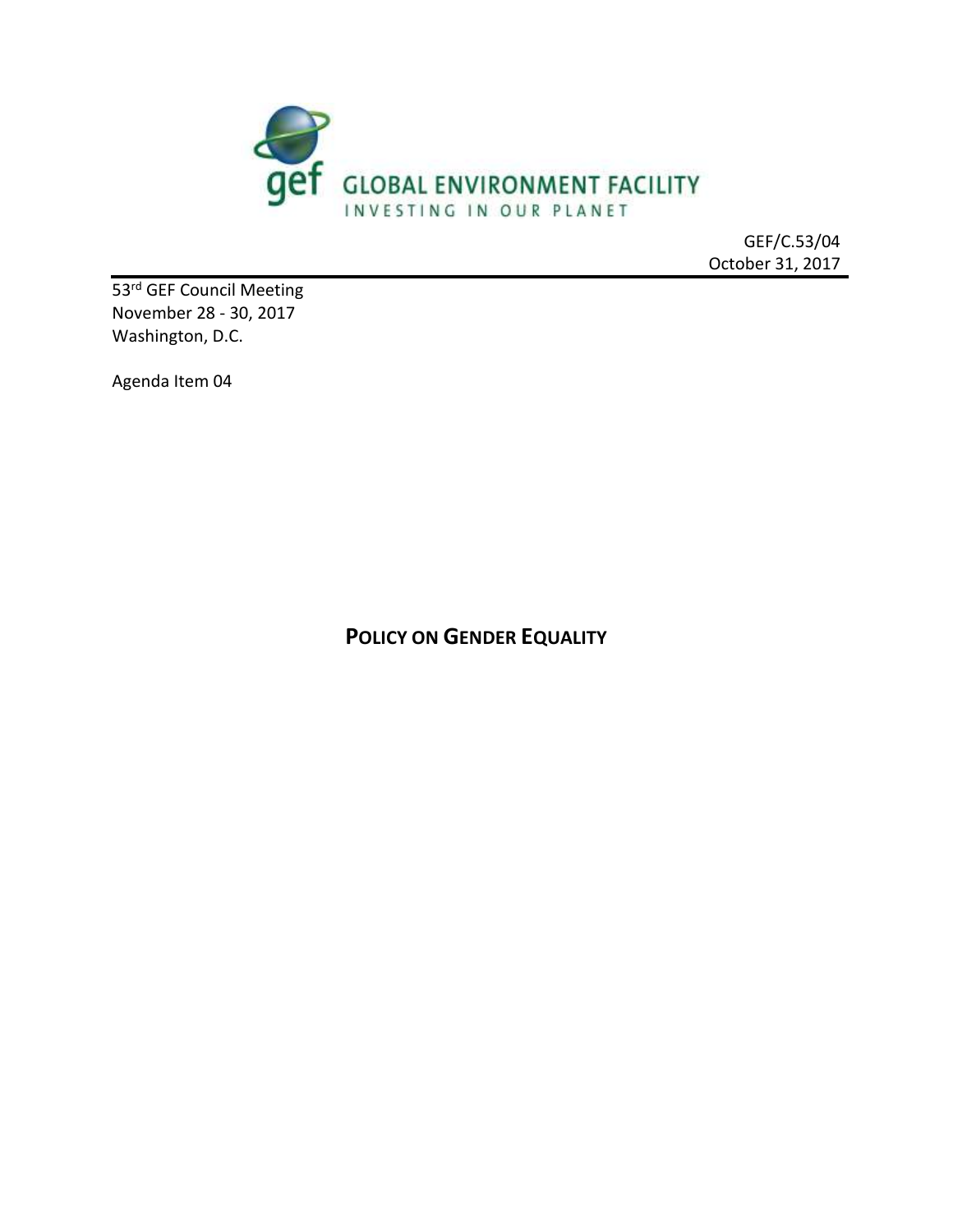# **Recommended Council Decision**

The Council, having reviewed document GEF/C.53/04, *Policy on Gender Equality*, approves the Policy contained in Annex I to the document.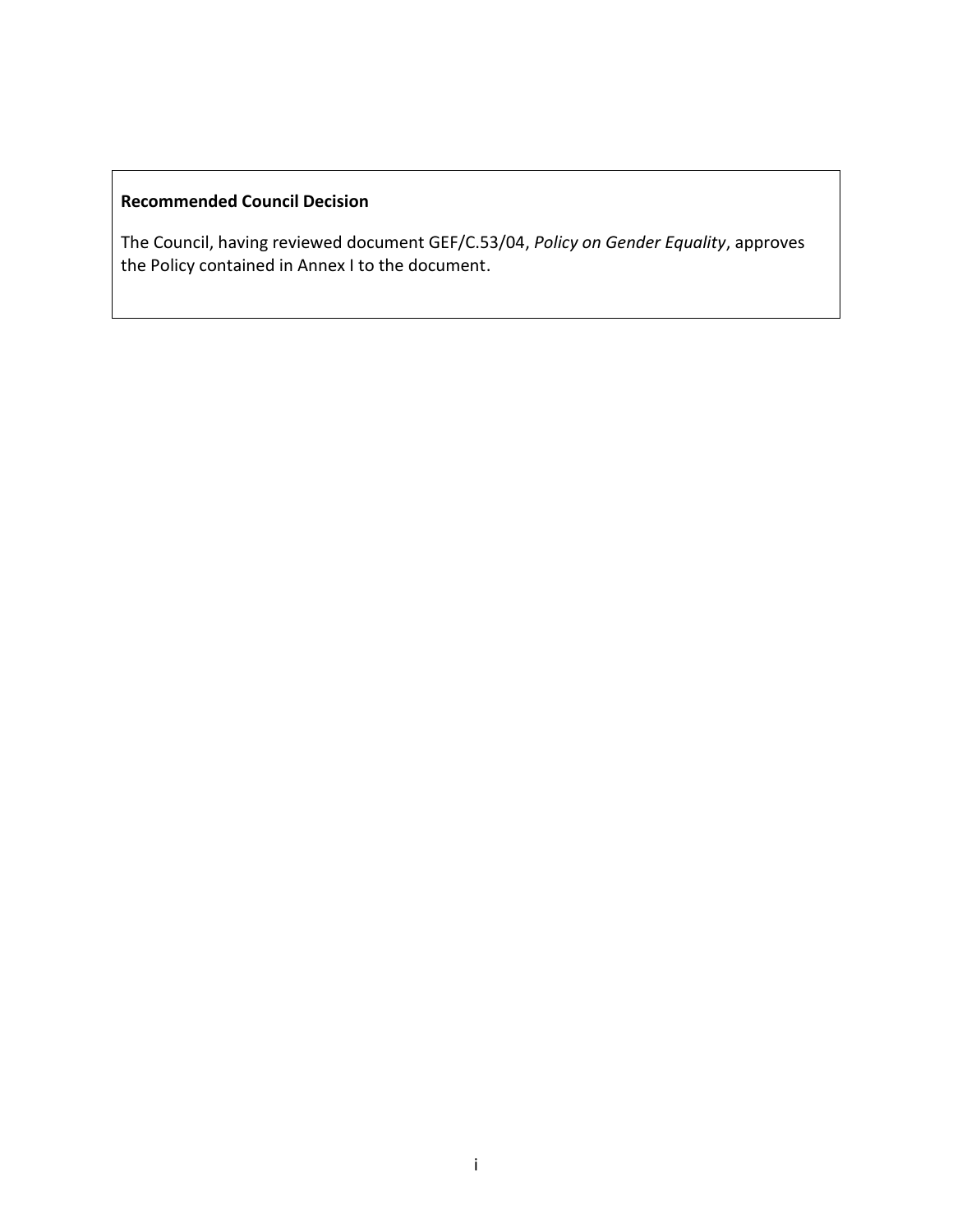### TABLE OF CONTENTS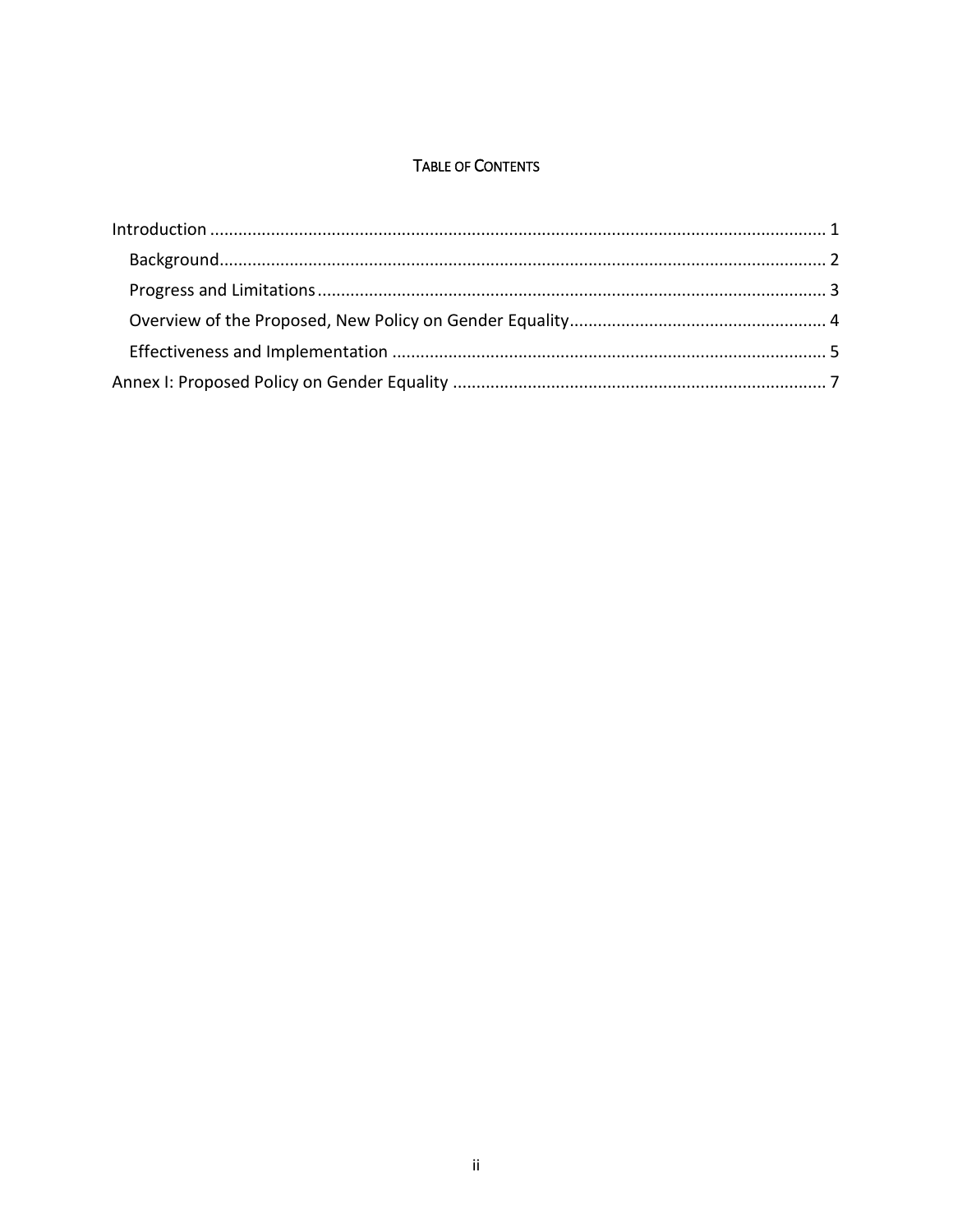#### <span id="page-3-0"></span>**INTRODUCTION**

 $\overline{a}$ 

1. The Council, at its 40th meeting in May 2011, approved the *Policy on Gender Mainstreaming*<sup>1</sup>*<sup>2</sup>* , with the intent for it to be reviewed in 2015. In October 2014 the Council welcomed the *Gender Equality Action Plan*<sup>3</sup> and approved its implementation<sup>4</sup>. The Action Plan includes a review and, as necessary, update of the 2011 *Policy on Gender Mainstreaming* during GEF-6 (by June 2018).

2. In May 2017, the Council further endorsed the recommendations of the *Evaluation of*  Gender Mainstreaming in the GEF<sup>5</sup> carried out by the Independent Evaluation Office (IEO), including a recommendation to consider a revision of its policy to better align with international best practice standards and to provide more guidance on the responsibilities of the GEF Agencies and the GEF Secretariat <sup>6</sup>.

3. The need to update *GEF's Policy on Gender Mainstreaming* further reflects increased attention to gender by the conferences of the parties to the multilateral environmental agreements (MEAs) that the GEF serves, as well as the Sustainable Development Goals that call for gender-responsive approaches and actions. This underscores the GEF's ambition to better seize the strategic opportunities to address gender inequality and support women's empowerment where these can help achieve global environmental benefits. Targeting gender gaps in areas such as access to and control over natural resources, access to benefits and services, and participation and decision-making could, for example, help unleash women's potential as key agents of change in support of GEF's work and mandate.

4. In response to the above decisions, this paper presents a proposed, new *Policy on Gender Equality* (Annex I) that supersedes the 2011 *Policy on Gender Mainstreaming*. The following sections provide further details on the background and rationale for the proposed policy, the principal changes from the current, 2011 *Policy on Gender Mainstreaming*, as well as considerations on implementation and next steps.

<sup>&</sup>lt;sup>1</sup>SD/PL/02 [\(http://www.thegef.org/sites/default/files/documents/Gender\\_Mainstreaming\\_Policy-2012\\_0.pdf\)](http://www.thegef.org/sites/default/files/documents/Gender_Mainstreaming_Policy-2012_0.pdf)

<sup>2</sup> *Joint Summary of the Chairs, 40th GEF Council Meeting, May 24–26, 2011* [\(http://www.thegef.org/sites/default/files/council-meeting](http://www.thegef.org/sites/default/files/council-meeting-documents/C.40_Joint_Summary_of_the_Chairs_0_4.pdf)[documents/C.40\\_Joint\\_Summary\\_of\\_the\\_Chairs\\_0\\_4.pdf\)](http://www.thegef.org/sites/default/files/council-meeting-documents/C.40_Joint_Summary_of_the_Chairs_0_4.pdf)

<sup>&</sup>lt;sup>3</sup> GEF/C.47/09/Rev.01[\(http://www.thegef.org/sites/default/files/council-meeting](http://www.thegef.org/sites/default/files/council-meeting-documents/25_EN_GEF.C.47.09.Rev_.01_Gender_Equality_Action_Plan_1.pdf)[documents/25\\_EN\\_GEF.C.47.09.Rev\\_.01\\_Gender\\_Equality\\_Action\\_Plan\\_1.pdf\)](http://www.thegef.org/sites/default/files/council-meeting-documents/25_EN_GEF.C.47.09.Rev_.01_Gender_Equality_Action_Plan_1.pdf)

<sup>4</sup> *Joint Summary of the Chairs, 47th GEF Council Meeting, October 28–30, 2014* [\(http://www.thegef.org/sites/default/files/council-meeting](http://www.thegef.org/sites/default/files/council-meeting-documents/EN_GEF.C.47_Joint_Summary_of_the_Chairs_1.pdf)[documents/EN\\_GEF.C.47\\_Joint\\_Summary\\_of\\_the\\_Chairs\\_1.pdf\)](http://www.thegef.org/sites/default/files/council-meeting-documents/EN_GEF.C.47_Joint_Summary_of_the_Chairs_1.pdf)

<sup>&</sup>lt;sup>5</sup> GEF/ME/C.52/Inf.09 [\(http://www.thegef.org/sites/default/files/council-meeting](http://www.thegef.org/sites/default/files/council-meeting-documents/EN_GEF.ME_C.52_Inf.09_Gender_May_2017.pdf)[documents/EN\\_GEF.ME\\_C.52\\_Inf.09\\_Gender\\_May\\_2017.pdf\)](http://www.thegef.org/sites/default/files/council-meeting-documents/EN_GEF.ME_C.52_Inf.09_Gender_May_2017.pdf)

<sup>6</sup> *Joint Summary of the Chairs, 52nd GEF Council Meeting, May 23–25, 2017* [\(http://www.thegef.org/sites/default/files/council-meeting](http://www.thegef.org/sites/default/files/council-meeting-documents/EN_GEF.C.52_Joint_Summary_of_the_Chairs.pdf)[documents/EN\\_GEF.C.52\\_Joint\\_Summary\\_of\\_the\\_Chairs.pdf\)](http://www.thegef.org/sites/default/files/council-meeting-documents/EN_GEF.C.52_Joint_Summary_of_the_Chairs.pdf)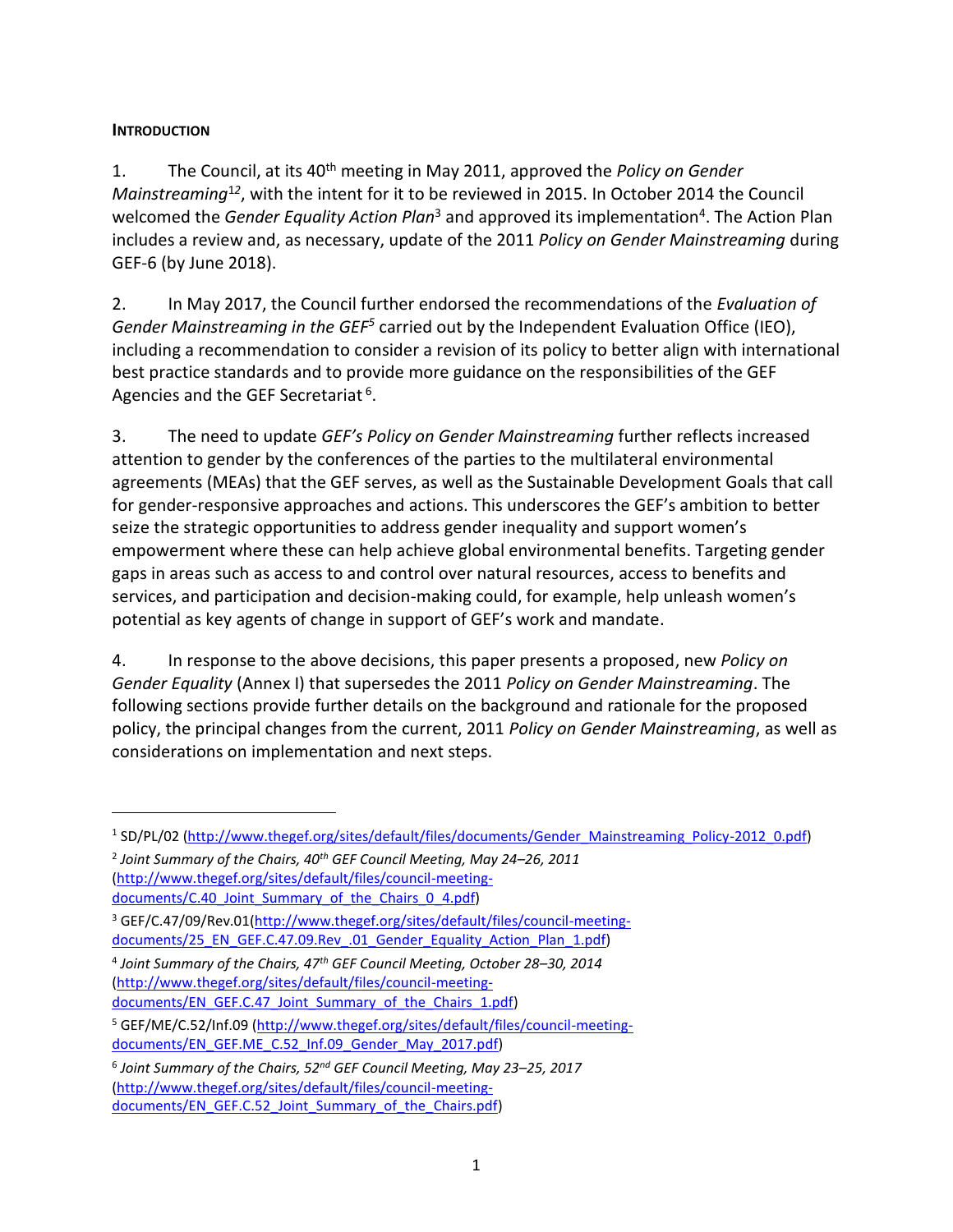5. This paper and the new Policy on Gender Equality have been developed through a robust consultative process including Agencies, and the GEF Gender Partnership comprising gender focal points from Agencies, secretariats of the MEAs, and representatives from the GEF Independent Evaluation Office (IEO), the GEF CSO Network, the GEF Indigenous Peoples Advisory Group, other environmental finance providers, and expert organizations.

### <span id="page-4-0"></span>**Background**

 $\overline{a}$ 

6. Equality for women and girls is a strategic and operational imperative for the GEF. Men and women use natural resources differently and, as a result, they are affected differently by changes to these resources. Gender inequality and social exclusion increase the negative effects of environmental degradation on women and girls. Despite recent promising policy and legal reforms, persistent gender-discriminatory social and cultural norms, unequal access to land, water and productive assets, and unequal decision-making continue to constrain women and men from equally participating in, contributing to, and benefitting from environmental projects and programs.

7. The conferences of the parties to the MEAs that the GEF serves increasingly underscore the important role women play in the realization of each of the Conventions' respective objectives<sup>7</sup>, and call for specific actions to ensure that gender equality, including women's participation and empowerment, are addressed when pursuing these objectives. The recognition that efforts to combat environmental degradation and those to address gender inequality can be mutually supportive is also reflected in the Agenda 2030 for Sustainable Development which recognizes gender equality and women's empowerment as a sustainable development goal in its own right, as well as a catalyst for reaching other goals.

8. The GEF's efforts to address gender equality have been guided by several GEF policies and strategies. These include (i) the *Policy on Public Involvement in GEF Projects*<sup>8</sup> ; (ii) the *Policy*  on Gender Mainstreaming<sup>9</sup>; and (iii) the GEF 2020 Strategy<sup>10</sup>; and (iv) the *Gender Equality* Action Plan (GEAP)<sup>11</sup>.

<sup>7</sup> **United Nations Convention to Combat Desertification** (UNCCD) articles 5, 10 and 19 and Article 8 of the Annexes on Africa, the Gender Action Plan (Decision 30/COP.13) as well as COP decisions 9/COP.10, 9/COP.11*;* **Convention on Biological Diversity** (CBD) decisions IX/8, X/19, XI/2, XIII/1, and the CBD 2015-2020 Gender Plan of Action, decision XII/7; **Stockholm Convention on POPs** articles 7, 10 and the Gender Action Plan of the Secretariat of the Basel, Rotterdam and Stockholm Conventions (BRS-GAP); BC-13/20, RC-8/13, SC-8/23 of the BRS Conventions; **United Nations Framework Convention on Climate Change** (UNFCCC) decisions 36/CP.7, 1/CP.16, 23/CP.18, 18/CP.20, D 1/CP.21 (Paris Agreement), 21/CP.22 and over 50 other decisions or mandates related to gender, women or socially responsible policy

<sup>&</sup>lt;sup>8</sup>SD/PL/01 [\(http://www.thegef.org/sites/default/files/documents/Public\\_Involvement\\_Policy-2012.pdf\)](http://www.thegef.org/sites/default/files/documents/Public_Involvement_Policy-2012.pdf)

<sup>&</sup>lt;sup>9</sup>SD/PL/02 [\(http://www.thegef.org/sites/default/files/documents/Gender\\_Mainstreaming\\_Policy-2012\\_0.pdf\)](http://www.thegef.org/sites/default/files/documents/Gender_Mainstreaming_Policy-2012_0.pdf)

<sup>&</sup>lt;sup>10</sup> GEF/C.46/10, [\(https://www.thegef.org/gef/sites/thegef.org/files/documents/GEF.C.46.10\\_GEF2020\\_-](https://www.thegef.org/gef/sites/thegef.org/files/documents/GEF.C.46.10_GEF2020_-_Strategy_for_the_GEF_May_15_2014.pdf) [\\_Strategy\\_for\\_the\\_GEF\\_May\\_15\\_2014.pdf\)](https://www.thegef.org/gef/sites/thegef.org/files/documents/GEF.C.46.10_GEF2020_-_Strategy_for_the_GEF_May_15_2014.pdf)

<sup>11</sup> GEF/C.47/09/Rev.01[\(http://www.thegef.org/sites/default/files/council-meeting](http://www.thegef.org/sites/default/files/council-meeting-documents/25_EN_GEF.C.47.09.Rev_.01_Gender_Equality_Action_Plan_1.pdf)[documents/25\\_EN\\_GEF.C.47.09.Rev\\_.01\\_Gender\\_Equality\\_Action\\_Plan\\_1.pdf\)](http://www.thegef.org/sites/default/files/council-meeting-documents/25_EN_GEF.C.47.09.Rev_.01_Gender_Equality_Action_Plan_1.pdf)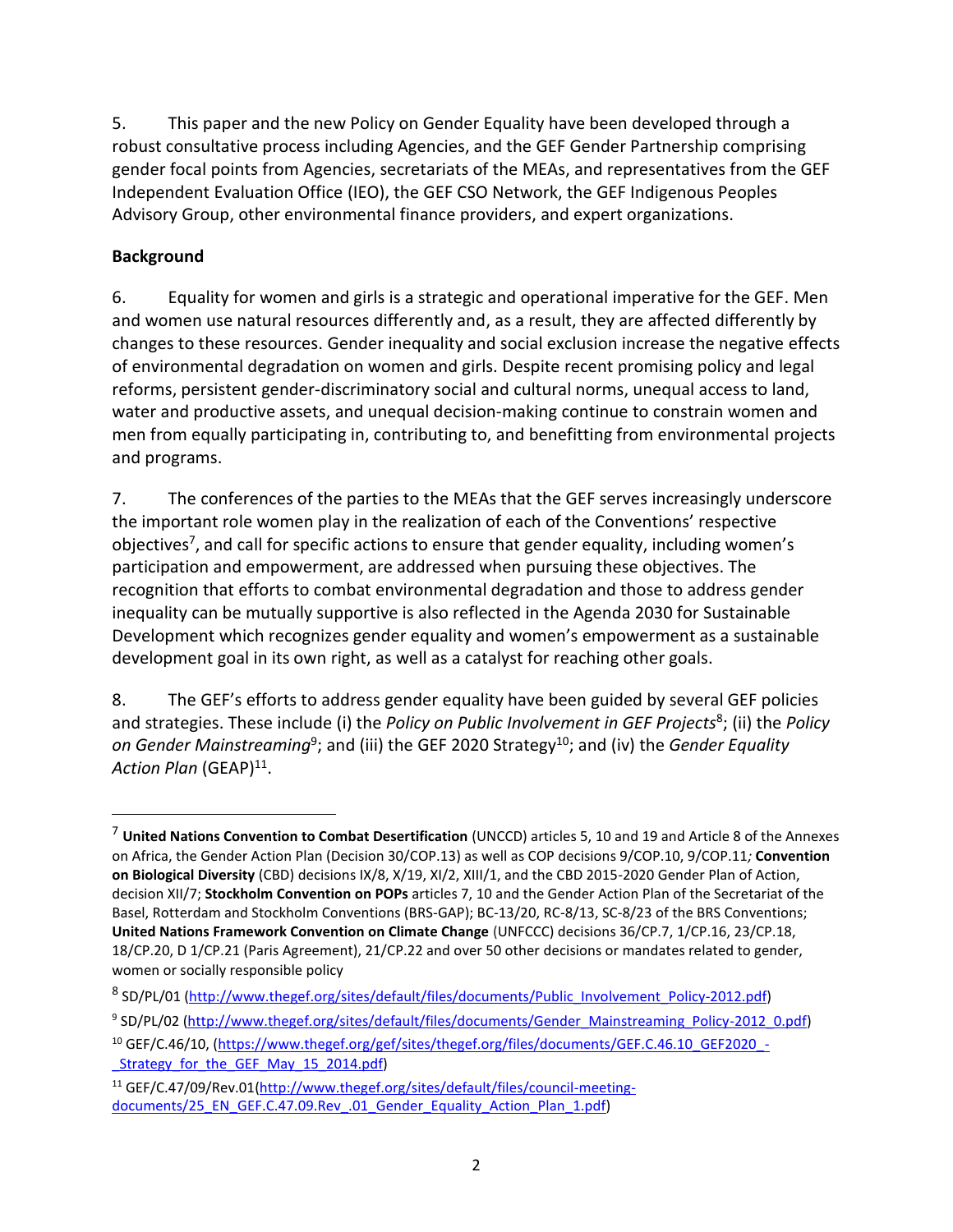9. The 2011 *Policy on Gender Mainstreaming* was approved in connection with the Council's decision to pilot an expansion of the GEF Partnership<sup>1213</sup>. The policy was introduced with a view to ensuring that all Agencies that implement GEF-financed activities – including any new Agencies accredited as part of the pilot to broaden the Partnership – have the systems in place to mainstream gender into their operations, including efforts to systematically analyze and address the specific needs of both women and in GEF-financed projects and programs.

10. The GEAP was developed to support the implementation of the 2011 *Policy on Gender Mainstreaming* and advance the GEF's gender mainstreaming approach. The GEAP includes activities in the areas of project and program support, capacity development, knowledge management, and monitoring and evaluation. It has been implemented in close collaboration with Agencies and the GEF Gender Partnership. This work has, among other things, resulted in:

- (a) Strengthened monitoring and reporting on gender, including regular portfolio reviews and reporting on progress against the GEF-6 core gender equality indicators<sup>14</sup>, as well as the implementation of GEAP;
- (b) Improved capacity and processes to mainstream gender in GEF projects and programs; and
- (c) Enhanced collaboration, knowledge generation, sharing and learning on gender across GEF Agencies, MEA secretariats and other partners.

# <span id="page-5-0"></span>**Progress and Limitations**

11. Data suggests that GEF is making progress in terms of attention to gender. The recent IEO *Evaluation of Gender Mainstreaming in the GEF*<sup>15</sup> revealed, for example, that gender consideration in project documentation rose from 57% to 98%. The evaluation further revealed a dramatic reduction of 'gender blind' projects from 64% before the 2011 *Policy on Gender Mainstreaming* to 1.3%, and a nearly sixfold increase in the share of projects rated "gender aware". More recent analysis, conducted by the GEF Secretariat, of GEF-6 projects suggests further improvements in terms of quality at entry. As of October 2017, 60% of new GEF-6 projects provide adequate evidence at CEO Endorsement/ Approval that a gender analysis or social assessment with a gender component had been undertaken or are planned, compared

 $\overline{a}$ <sup>12</sup> GEF/C.40/09, *Broadening the GEF Partnership under Paragraph 28 of the GEF Instrument* [\(http://www.thegef.org/sites/default/files/council-meeting](http://www.thegef.org/sites/default/files/council-meeting-documents/C.40.09_Broadening_the_GEF_Partnership.04_26_11_1.pdf)documents/C.40.09 Broadening the GEF Partnership.04 26 11 1.pdf)

<sup>13</sup> *Joint Summary of the Chairs, 40 th GEF Council Meeting, May 24–26, 2011*

<sup>&</sup>lt;sup>14</sup> GEF/C.47/09/Rev.01[\(http://www.thegef.org/sites/default/files/council-meeting](http://www.thegef.org/sites/default/files/council-meeting-documents/25_EN_GEF.C.47.09.Rev_.01_Gender_Equality_Action_Plan_1.pdf)[documents/25\\_EN\\_GEF.C.47.09.Rev\\_.01\\_Gender\\_Equality\\_Action\\_Plan\\_1.pdf\)](http://www.thegef.org/sites/default/files/council-meeting-documents/25_EN_GEF.C.47.09.Rev_.01_Gender_Equality_Action_Plan_1.pdf)

<sup>15</sup> GEF/ME/C.52/Inf.09 [\(http://www.thegef.org/sites/default/files/council-meeting](http://www.thegef.org/sites/default/files/council-meeting-documents/EN_GEF.ME_C.52_Inf.09_Gender_May_2017.pdf)[documents/EN\\_GEF.ME\\_C.52\\_Inf.09\\_Gender\\_May\\_2017.pdf\)](http://www.thegef.org/sites/default/files/council-meeting-documents/EN_GEF.ME_C.52_Inf.09_Gender_May_2017.pdf)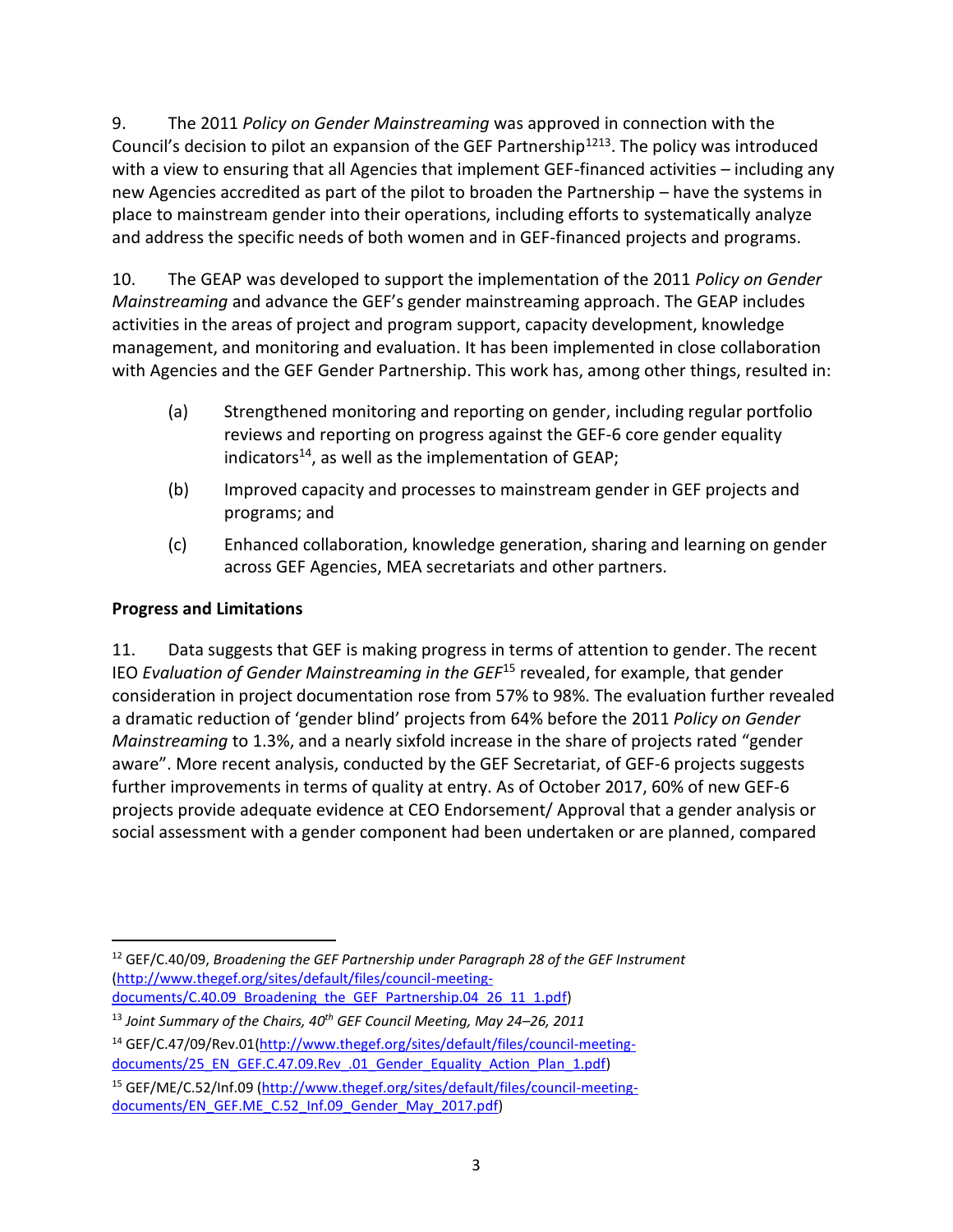with a baseline of 18%.<sup>16</sup> Beyond project design, analyses of mid-term reviews and terminal evaluations further suggest increasing attention to gender in project monitoring and reporting.

12. IEO's *Evaluation of Gender Mainstreaming in the GEF<sup>17</sup>, highlights, however, that* progress has been modest in terms of the number and share of GEF projects that can be considered" gender mainstreamed", i.e. that assess the implications for women and men of any planned action<sup>18</sup>. IEO's findings suggest insufficient attention to or reporting on gender analyses prior to CEO Endorsement/ Approval, and modest improvement in completed projects compared to the OPS5<sup>19</sup> baseline in terms of projects rated "gender aware". Analysis conducted by the Secretariat further reveals that the inclusion of gender-sensitive indicators in project results frameworks remains highly variable across GEF projects, and that many projects still do not systematically report on activities, progress and results on gender equality in their midterm reviews and terminal evaluations.

13. The above findings suggest the need to (i) clarify the GEF's gender mainstreaming approach and to strengthen the GEF's requirements and guidance on gender mainstreaming in order to align with international best practice; and (ii) improve the GEF's focus on results and enhancing project-level and portfolio-level monitoring and reporting on gender equality.

# <span id="page-6-0"></span>**Overview of the Proposed, New Policy on Gender Equality**

14. Drawing on the findings, conclusions and recommendations of IEO's *Evaluation of Gender Mainstreaming in the GEF*, analysis carried out by the Secretariat, consultations with and input from Agencies and the multi-stakeholder, GEF Gender Partnership, as well as input received through public consultations, the proposed new *Policy on Gender Equality* translates into concrete policy requirements the GEF's ambition to shift from a gender-aware, "do no harm" approach to a "do good", gender-responsive approach that seeks to seize opportunities to address gender inequalities and promote the empowerment of women. Specifically, the Policy:

- (a) Clarifies the GEF's approach to mainstream gender and promote gender equality and the empowerment of women;
- (b) Formalizes and provides clarity about GEF requirements for addressing gender equality in GEF-financed activities, including the mandatory requirement for Agencies to provide a gender analysis or equivalent socio-economic assessment at or prior to CEO Endorsement/ Approval, and for the Secretariat to assess whether adequate documentation is provided; and

 $\overline{a}$ 

<sup>&</sup>lt;sup>16</sup> Baseline information is presented in the GEF Gender Equality Action Plan (GEF/C.47/09/Rev.01) page 18 <sup>17</sup> GEF/ME/C.52/Inf.09 [\(http://www.thegef.org/sites/default/files/council-meeting](http://www.thegef.org/sites/default/files/council-meeting-documents/EN_GEF.ME_C.52_Inf.09_Gender_May_2017.pdf)[documents/EN\\_GEF.ME\\_C.52\\_Inf.09\\_Gender\\_May\\_2017.pdf\)](http://www.thegef.org/sites/default/files/council-meeting-documents/EN_GEF.ME_C.52_Inf.09_Gender_May_2017.pdf)

 $18$  Ibid.

<sup>19</sup> IEO 2014, *Fifth Overall Performance Study of the GEF* [\(https://www.thegef.org/sites/default/files/council](https://www.thegef.org/sites/default/files/council-meeting-documents/OPS5_Final_Report_Full_Version-_English_1.pdf)[meeting-documents/OPS5\\_Final\\_Report\\_Full\\_Version-\\_English\\_1.pdf\)](https://www.thegef.org/sites/default/files/council-meeting-documents/OPS5_Final_Report_Full_Version-_English_1.pdf)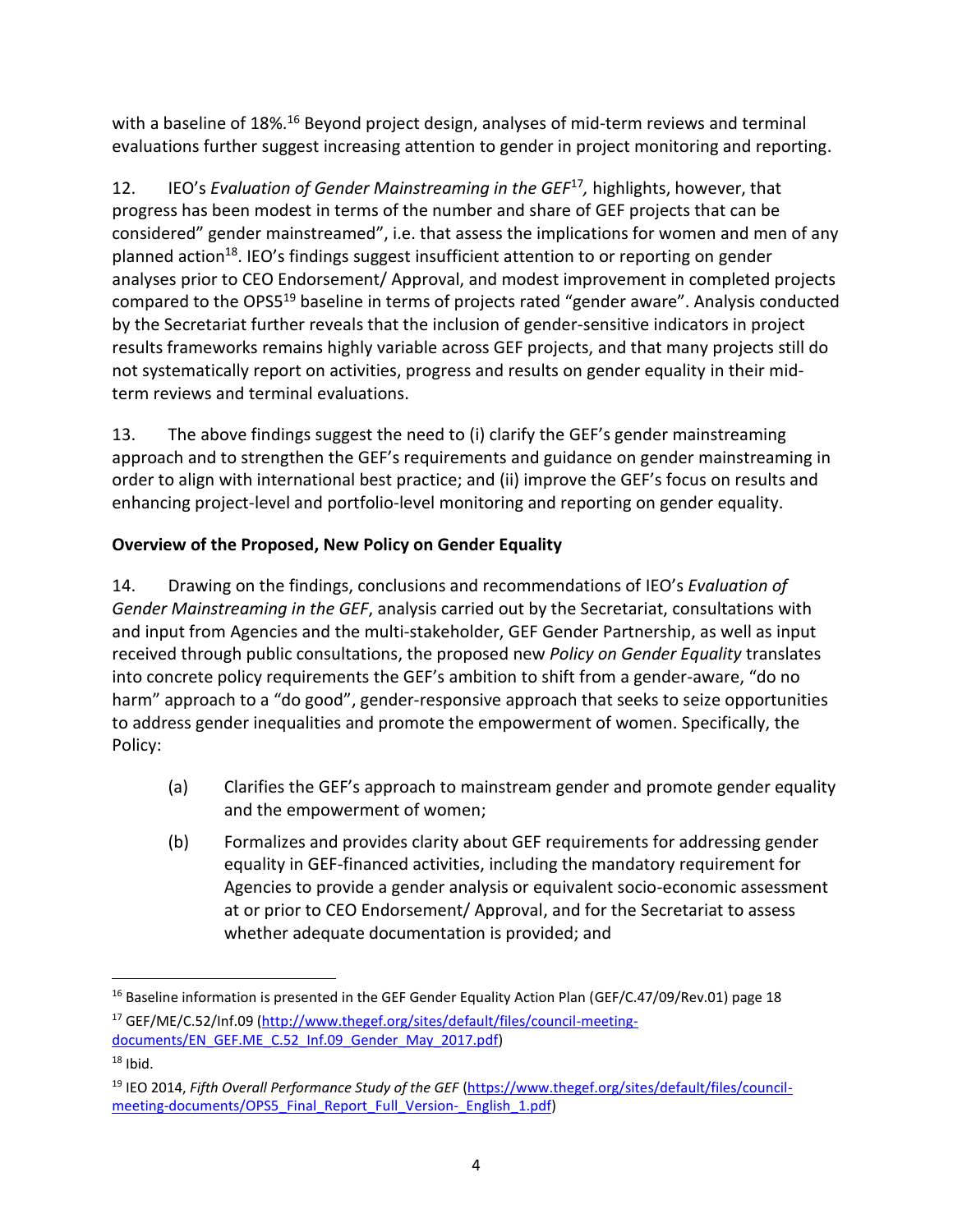(c) Introduces a clearer focus on results, including requirements for project- and program-level monitoring and reporting on gender by Agencies, and portfoliolevel monitoring and reporting on performance and results by the Secretariat.

# <span id="page-7-0"></span>**Effectiveness and Implementation**

15. The Secretariat proposes that the new *Policy on Gender Equality* come into effect on July 1, 2018 and that it apply to all new GEF-financed activities submitted on or after the date of effectiveness. For GEF-financed activities under implementation, the Secretariat proposes that the Policy apply to all annual project implementation reports as well as mid-term reviews and terminal evaluations submitted after one year from the date of effectiveness. This would allow the Secretariat, working with Agencies and other stakeholders, to complete the requisite preparatory work to enable the effective implementation of the new policy.

16. Following the approval of the proposed policy, the Secretariat will update project templates consistent with the new project-level documentation requirements.

17. In addition, the Secretariat, in consultation with Agencies and the GEF Gender Partnership, will develop Guidelines, within six months, with additional guidance and explanatory information to support the effective implementation of the policy. The Secretariat will post the Guidelines on its website after CEO approval, and will notify the Council and other stakeholders accordingly.

18. The proposed, new policy also introduces updated, minimum requirements for Agencies gender-related policies, procedures and capabilities. Agencies' compliance with these requirements will be assessed drawing on the procedures<sup>20</sup> established for assessing Agencies' compliance with the 2011 policies on environmental and social safeguards and gender mainstreaming, as well as the considerations set out in Paragraph 16 of the 2007 policy, *Minimum Fiduciary Standards for GEF Partner Agencies*<sup>21</sup> , with updates as needed. Following the initial assessment, Agencies' compliance will be subject to periodic monitoring consistent with the 2016 policy on *Monitoring Agency Compliance<sup>22</sup>*. With a view to minimizing transaction costs and harnessing synergies with other GEF policies, the Secretariat recommends that the initial assessment of Agencies' compliance with the proposed, new Policy on Gender Equality be carried out only upon approval of an updated policy on environmental and social safeguards<sup>23</sup>, which is expected in calendar year 2018.

 $\overline{a}$ <sup>20</sup> SD/GN/03, *Application of Policy on Environmental and Social Safeguard Standards* [\(http://www.thegef.org/sites/default/files/documents/Guidelines\\_Application\\_of\\_Environmental\\_and\\_Social\\_Saf](http://www.thegef.org/sites/default/files/documents/Guidelines_Application_of_Environmental_and_Social_Safeguard_Policy_2015.pdf) [eguard\\_Policy\\_2015.pdf\)](http://www.thegef.org/sites/default/files/documents/Guidelines_Application_of_Environmental_and_Social_Safeguard_Policy_2015.pdf)

 $21$  GA/PL/02

<sup>(</sup>https://www.thegef.org/sites/default/files/documents/GA.PL\_.02\_Minimum\_Fiduciary\_Standards\_0.pdf) <sup>22</sup> SD/PL/04

[<sup>\(</sup>http://www.thegef.org/sites/default/files/documents/Monitoring\\_Agency\\_Compliance\\_Policy\\_SDPL04.pdf\)](http://www.thegef.org/sites/default/files/documents/Monitoring_Agency_Compliance_Policy_SDPL04.pdf) <sup>23</sup> GEF-C.53-08, *Plan to Review the GEF's Environmental and Social Safeguards*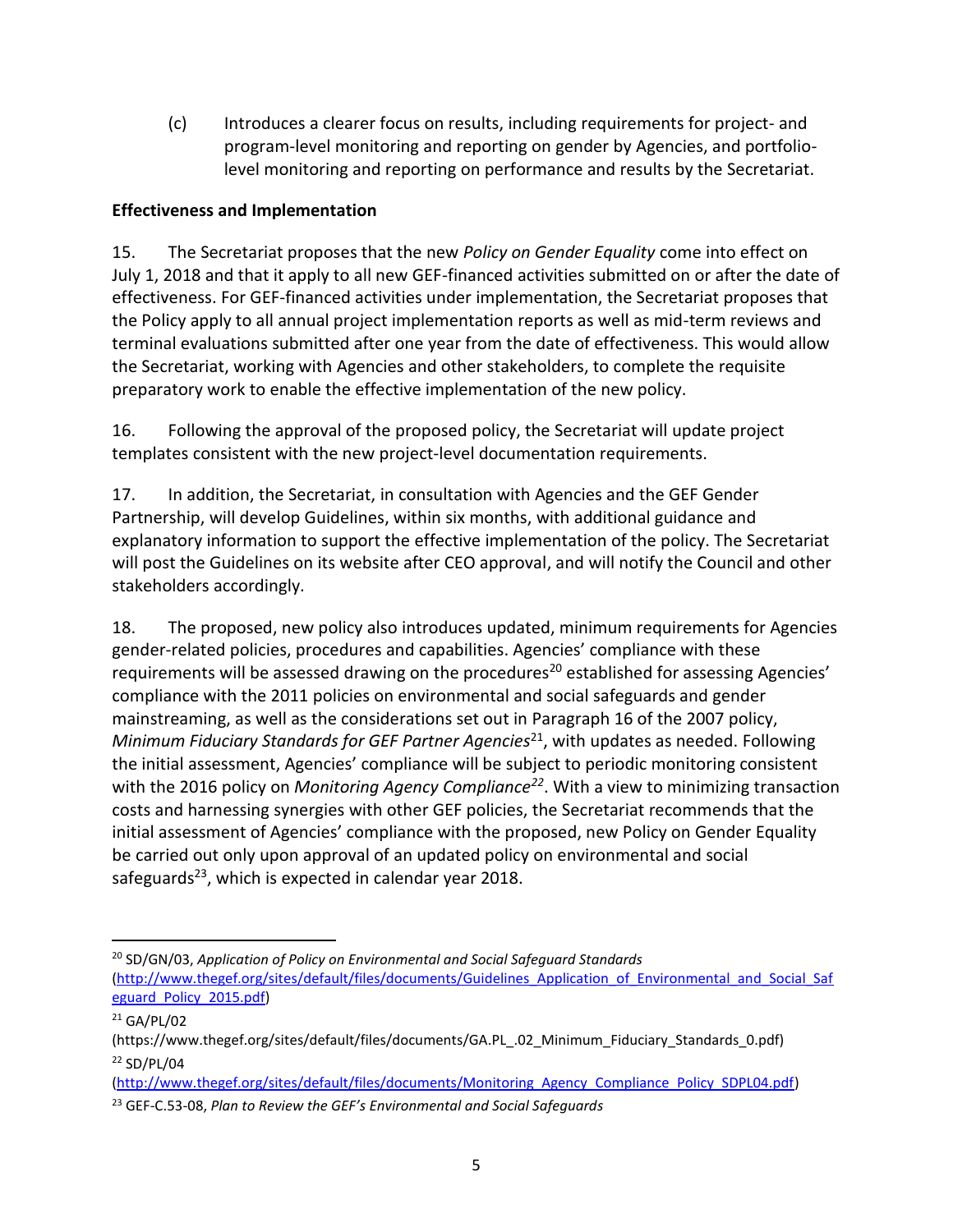19. A strategy and time-bound action plan on gender will be developed to support the effective implementation of the new policy and guide specific efforts and actions to promote gender equality and the empowerment of women and girls in support of the GEF-7 strategy. These will be developed in close consultation with Agencies and the GEF Gender Partnership. The strategy and action plan will include concrete entry points and priority areas and actions to address gender equality linked to the GEF-7 Programming Directions; the GEF-7 framework to monitor and report on progress, performance and gender equality results; capacity development and training efforts; outreach considerations and activities; and analytical, knowledge and learning efforts, and deliverables linked with other GEF institutional and policy reforms.

20. The Secretariat will continue efforts to strengthen competencies and technical expertise on gender among Secretariat staff and key partners to support the effective implementation of the proposed policy.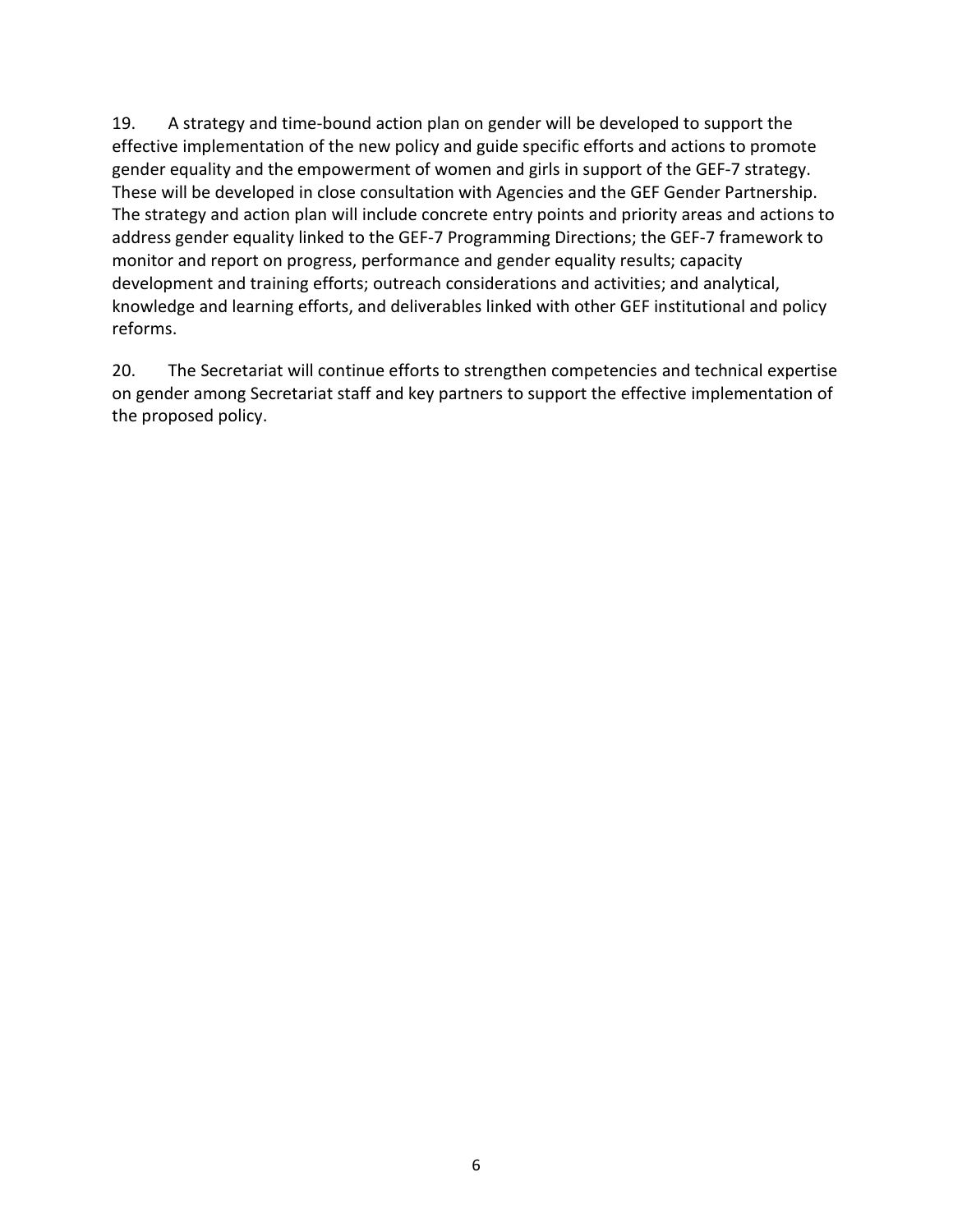#### <span id="page-9-0"></span>**ANNEX I: PROPOSED POLICY ON GENDER EQUALITY**

#### *Definitions*

**CEO Approval** means the approval of a fully developed medium-sized project or enabling activity by the GEF CEO.

**CEO Endorsement** means the endorsement of a fully developed full-sized project by the GEF CEO.

**Enabling Activity** means a project for the preparation of a plan, strategy or report to fulfill commitments under a Convention.

**Empowerment of Women and Girls** means an expansion of agency throughout women's lives, via participation and decision-making, including support to (i) women's rights, access to and control over resources; (ii) women's access to opportunities and resources; (iii) actions to transform the structures and institutions which reinforce and perpetuate gender discrimination and inequality; and (iv) women's ability to exert influence in society.  $24$ 

**GEF Agency** means an institution eligible to request and receive GEF resources directly from the GEF Trustee on behalf of an eligible recipient for the design and implementation of GEFfinanced projects.

**GEF-Financed Activity** means any full-sized project, medium-sized project, enabling activity or regional or national outreach activity financed from any GEF-managed trust fund.

**Gender** refers to the roles, behaviors, activities, and attributes that a given society at a given time considers appropriate for men and women. In addition to the social attributes and opportunities associated with being male and female and the relationships between women and men and girls and boys, gender also refers to the relations between women and those between men. Gender is part of the broader socio-cultural context, including class, race, poverty level, ethnic group, sexual orientation, and age. In most societies there are differences and inequalities between women and men in responsibilities assigned, activities undertaken, access to and control over resources, as well as decision-making opportunities. 25

**Gender Analysis** means a critical examination of how differences in gender norms, roles, power structures, activities, needs, opportunities and rights affect men, women, girls and boys in a certain situation or context. It includes collection and analysis of sex-disaggregated data and gender information to understand gender differences and gaps, determine gender differentiated impacts and risks, to identify measures to avoid adverse gender impacts, and to

 $\overline{a}$ 

<sup>&</sup>lt;sup>24</sup> Definition builds on UN Women, Office of the Special Adviser on Gender Issues and Advancement of Women (OSAGI) – concepts and definitions

 $25$  Ibid.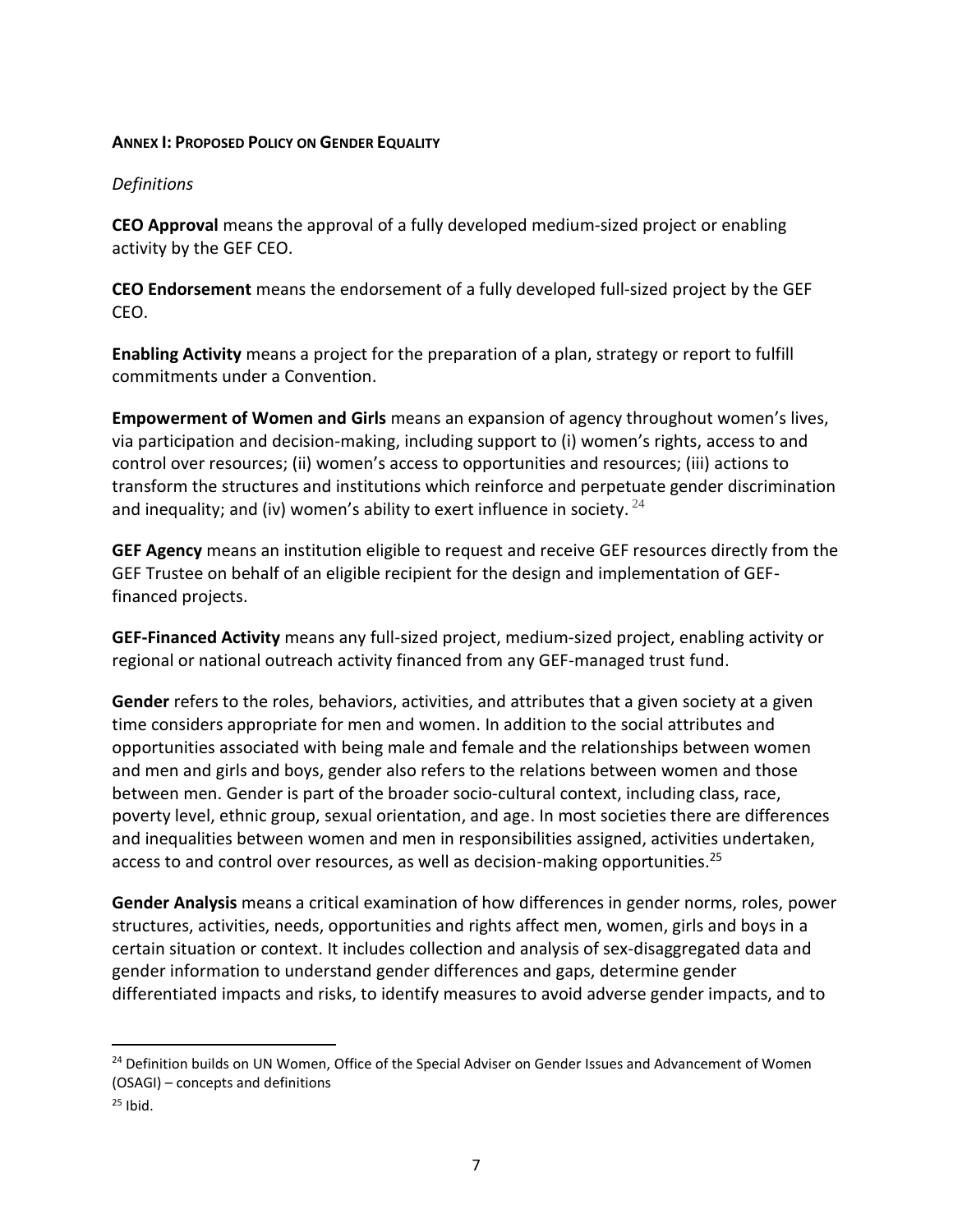uncover and act on opportunities to address gender gaps and inequalities relevant to the activity.

**Gender Equality** means the equal rights, responsibilities and opportunities of women and men and girls and boys. Equality does not mean that women and men will become the same but that women's and men's rights, responsibilities and opportunities will not depend on whether they are born male or female.

**Mainstreaming Gender** means the process of assessing the implications for women and men of any planned action, including legislation, policies or programs. It is a way to make women's as well as men's concerns and experiences an integral dimension of the design, implementation, monitoring and evaluation of policies and programs so that women and men benefit equally and inequality is not perpetuated.<sup>26</sup>

**Gender-Responsive Approach** means that the particular needs, priorities, power structures, status and relationships between men and women are recognized and adequately addressed in the design, implementation and evaluation of activities. The approach seeks to ensure that women and men are given equal opportunities to participate in and benefit from an intervention, and promotes targeted measures to address inequalities and promote the empowerment of women.

**Gender Gap** means any disparity and inequality between women and men's condition due to their position or role in society. It concerns inequalities in terms of their participation, their access to opportunities, rights, power to influence and make decision, incomes and benefits, and control and use of resources.<sup>27</sup>

**Gender-Sensitive Indicator** means an indicator that can be used at various levels to monitor and report on socio-economic and gender-sensitive changes over a period of time.

**Program Framework Document** means the document that sets forth the concept of a program that is proposed for GEF financing.

**Project Identification Form** means the applicable document that sets forth the concept of a full-sized project or medium-sized project that is requesting GEF financing.

**Stakeholder** means an individual or group that has an interest in the outcome of a GEFfinanced activity or is likely to be affected by it, such as local communities, Indigenous Peoples, civil society organizations, and private sector entities, comprising women, men, girls and boys.

**Stakeholder Engagement** means a process involving stakeholder identification and analysis, planning of Stakeholder Engagement, disclosure of information, consultation and participation,

 $\overline{a}$ 

<sup>26</sup> Definition builds on ECOSOC agreed conclusions 1997/2

<sup>&</sup>lt;sup>27</sup> Definition builds on UN Women, Office of the Special Adviser on Gender Issues and Advancement of Women (OSAGI) – concepts and definitions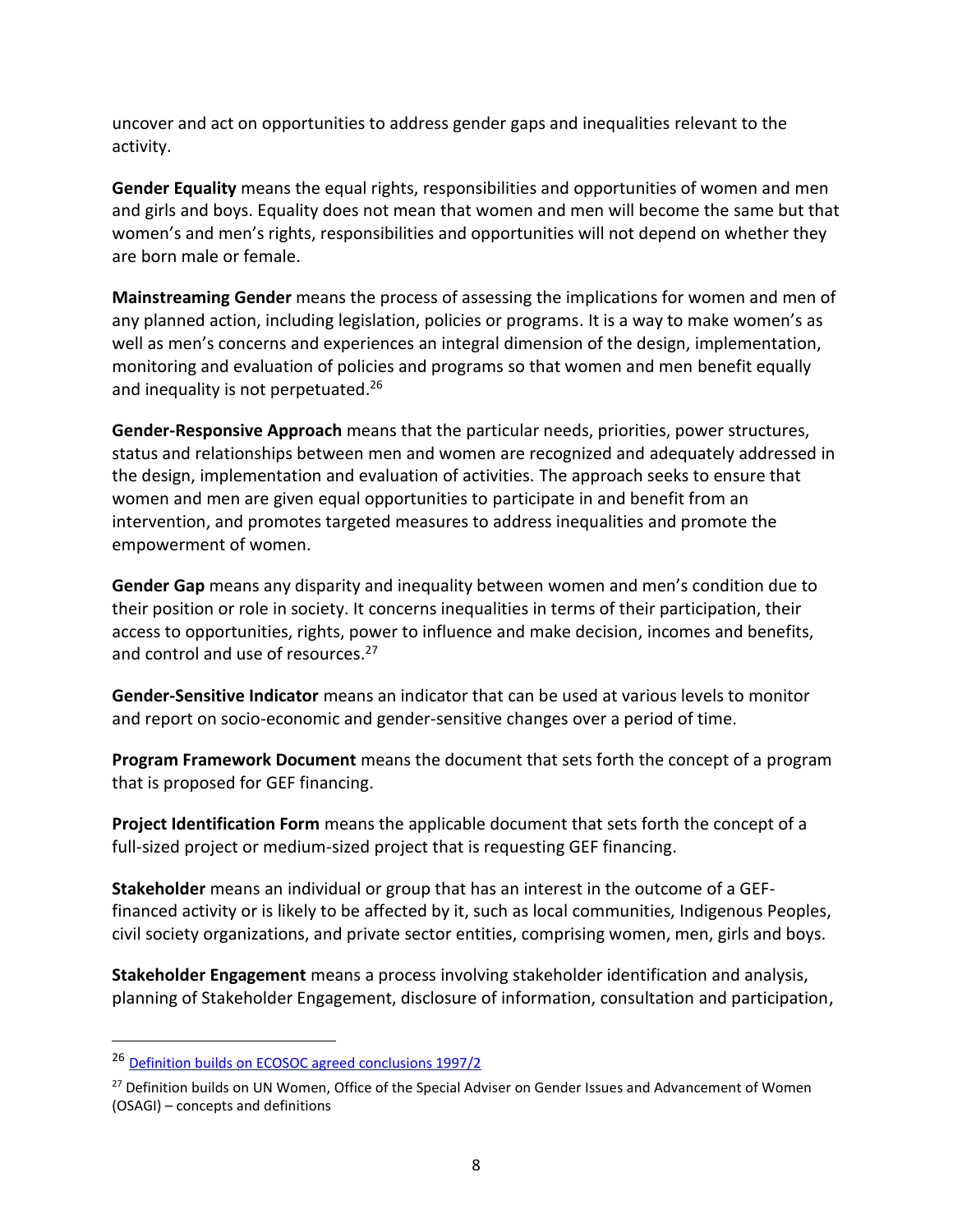monitoring, evaluation and learning throughout the project cycle, addressing grievances, and on-going reporting to stakeholders.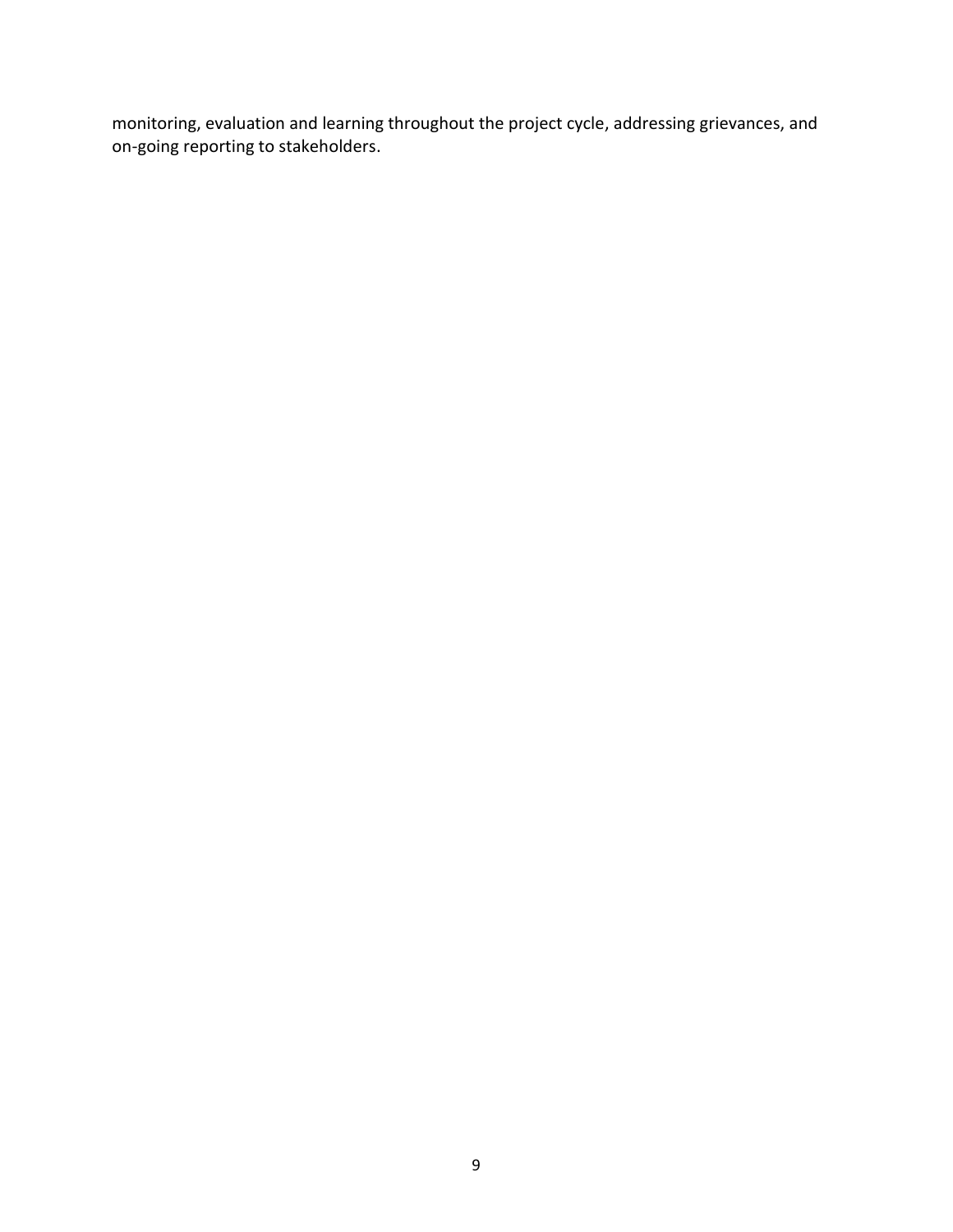### **Introduction**

 $\overline{a}$ 

1. The Global Environment Facility (GEF) is an international partnership of countries, international institutions, civil society organizations and the private sector that addresses global environmental issues. The GEF's ability to effectively generate global environmental benefits and catalyze the transformative change needed to protect the global environment is underpinned by efforts to promote Gender Equality and the Empowerment of Women and Girls (hereafter Empowerment of Women).

2. Men and women use natural resources differently and as a result, they are affected differently by changes to these resources. Gender inequality and social exclusion increase the negative effects of environmental degradation on women and girls. Despite promising policy and legal reforms, persistent gender-discriminatory social and cultural norms, unequal access to land, water and productive assets, and unequal decision-making continue to limit opportunities for women and men to equally participate in, contribute to, and or benefit from environmental policies, projects and programs.

3. While women face unique barriers, they are also increasingly recognized as agents of change who make valuable contributions to the environment. The conferences of the parties to the multilateral environmental agreements (MEAs) that the GEF serves increasingly underscore the important role women play in the realization of each of the Conventions' respective objectives<sup>28</sup>, and call for specific actions to ensure that gender equality, including women's participation and empowerment, is addressed when pursuing these objectives. The recognition that efforts to combat environmental degradation and those to address gender inequality can be mutually supportive is also reflected in the Agenda 2030 for Sustainable Development, which recognizes gender equality and women's empowerment as a sustainable development goal in its own right, as well as a catalyst for reaching all other goals.

4. It is in recognition of this that this Policy understands that a gender-responsive approach – i.e., one that identifies gender differences, promotes shared power, control of resources, decision-making, and empowers women and girls – is integral to the GEF's ability to achieve global environmental benefits.

<sup>28</sup> **United Nations Convention to Combat Desertification** (UNCCD) articles 5, 10 and 19 and Article 8 of the Annexes on Africa, the Gender Action Plan (Decision 30/COP.13) as well as COP decisions 9/COP.10, 9/COP.11*;*  **Convention on Biological Diversity** (CBD) decisions IX/8, X/19, XI/2, XIII/1, and the CBD 2015-2020 Gender Plan of Action, decision XII/7; **Stockholm Convention on POPs** articles 7, 10 and the Gender Action Plan of the Secretariat of the Basel, Rotterdam and Stockholm Conventions (BRS-GAP); BC-13/20, RC-8/13, SC-8/23 of the BRS Conventions; **United Nations Framework Convention on Climate Change** (UNFCCC) decisions 36/CP.7, 1/CP.16, 23/CP.18, 18/CP.20, D 1/CP.21 (Paris Agreement), 21/CP.22 and over 50 other decisions or mandates related to gender, women or socially responsible policy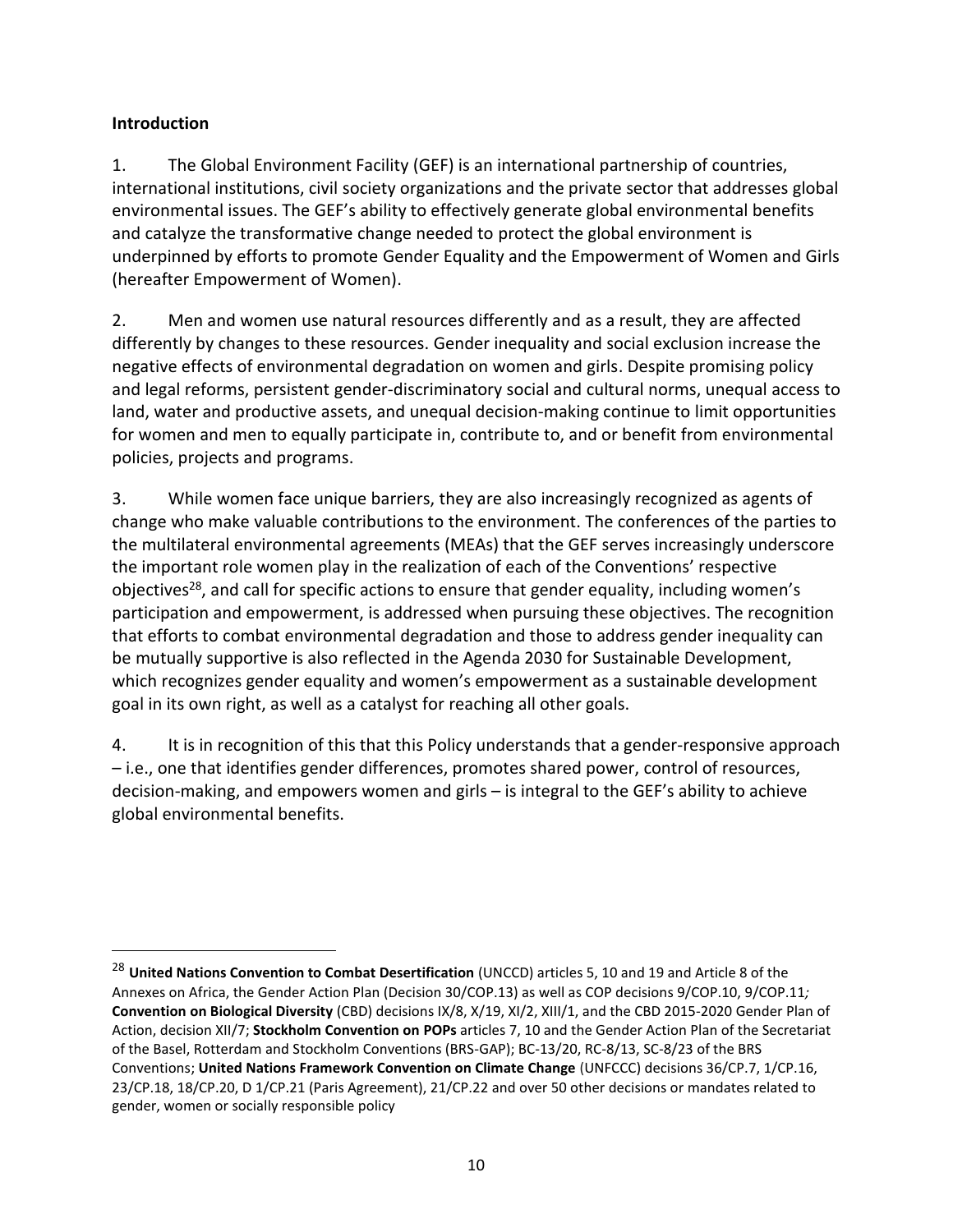### **Application**

5. This Policy applies to the Council, the Secretariat, and all GEF Partner Agencies (hereafter referred to as "Agencies"). The Policy applies to all GEF-Financed Activities.<sup>29</sup>

#### **Purpose and Objective**

6. This Policy sets out the guiding principles and mandatory requirements for Mainstreaming Gender across the GEF's governance and operations with a view to promoting Gender Equality and the Empowerment of Women and Girls in support of the GEF's mandate to achieve global environmental benefits.

7. This Policy aims to ensure equal opportunities for women and men to participate in, contribute to and benefit from GEF-Financed Activities in support of the GEF's efforts to achieve global environment benefits.

### **Guiding Principles**

 $\overline{a}$ 

8. The following principles guide efforts to promote Gender Equality and the Empowerment of Women in GEF governance and operations:

- (a) Efforts to Mainstream Gender and promote Gender Equality and the Empowerment of Women are pursued in accordance with the decisions on gender under the MEAs that the GEF serves, and in recognition of related international and national commitments to gender equality and human rights.
- (b) GEF-Financed Activities address and do not exacerbate existing gender-based inequalities.
- (c) Stakeholder Engagement and analysis are conducted in an inclusive and genderresponsive manner, so that the rights of women and men and the different knowledge, needs, roles and interests of women and men are recognized and addressed.
- (d) GEF-Financed Activities are conducted, designed and implemented in an inclusive manner so that women's participation and voice are, regardless of their background, age, race, ethnicity or religion, reflected in decision-making, and that consultations with women's organizations, including Indigenous women and local women's groups, are supported at all scales.
- (e) A Gender-Responsive Approach is applied throughout the identification, design, implementation, monitoring and evaluation of GEF-Financed Activities.

<sup>&</sup>lt;sup>29</sup> Including activities funded through all GEF-managed trust funds, unless decided otherwise by the LDCF/SCCF Council in response to guidance from the Conference of the Parties of the United Nations Framework Convention on Climate Change.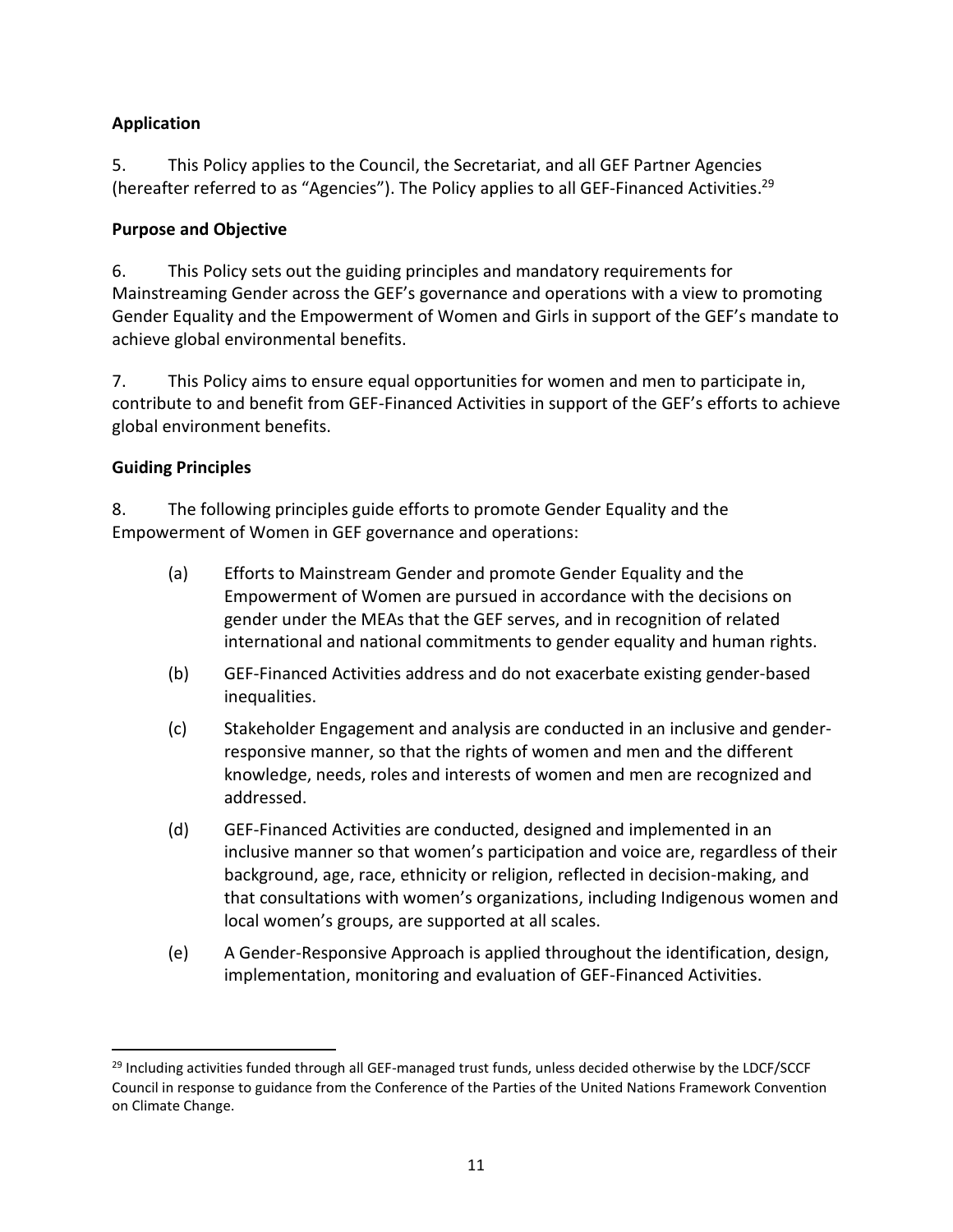(f) Opportunities to address Gender Gaps and support the Empowerment of Women are seized in order to help achieve global environmental benefits.

# **Policy Requirements**

9. The Policy introduces mandatory requirements in three areas: (A) Project and program cycle; (B) Monitoring, learning and capacity development; (C) Agency policies, procedures and capabilities; and (D) Compliance.

# A. GEF Project and Program Cycle

9. In Program Framework Documents and Project Identification Forms submitted for Work Program entry or CEO Approval, Agencies provide indicative information on Gender considerations relevant to the proposed activity, and any measures to address these, including the process to collect sex-disaggregated data and information on Gender.

10. At or prior to CEO Endorsement/ Approval, Agencies provide:

- (a) Gender Analysis or equivalent socio-economic assessment that identifies and describes any gender differences, gender differentiated impacts and risks, and opportunities to address Gender Gaps and promote the Empowerment of Women that may be relevant to the proposed activity;
- (b) any corresponding gender-responsive measures to address differences, identified impacts and risks, and opportunities through a gender action plan or equivalent;
- (c) if gender-responsive measures have been identified, the results framework or logical framework include actions, Gender-Sensitive Indicators and sexdisaggregated targets.

11. In its review of Program Framework Documents, Project Identification Forms, and Requests for CEO Endorsement/ Approval, the Secretariat assesses whether the documentation reflects the principles set out in this Policy and is consistent with the provisions presented in paragraphs 9 - 10.

12. Agencies oversee the implementation of gender-responsive measures as documented at CEO Endorsement/ Approval, and provide information in their annual project implementation reports, mid-term reviews and terminal evaluations on progress, Gender-Sensitive Indicators and results.

13. The Secretariat updates and maintains project templates, in consultation with Agencies so that they reflect the principles set out in this Policy and are consistent with the provisions presented in paragraphs 9 – 10.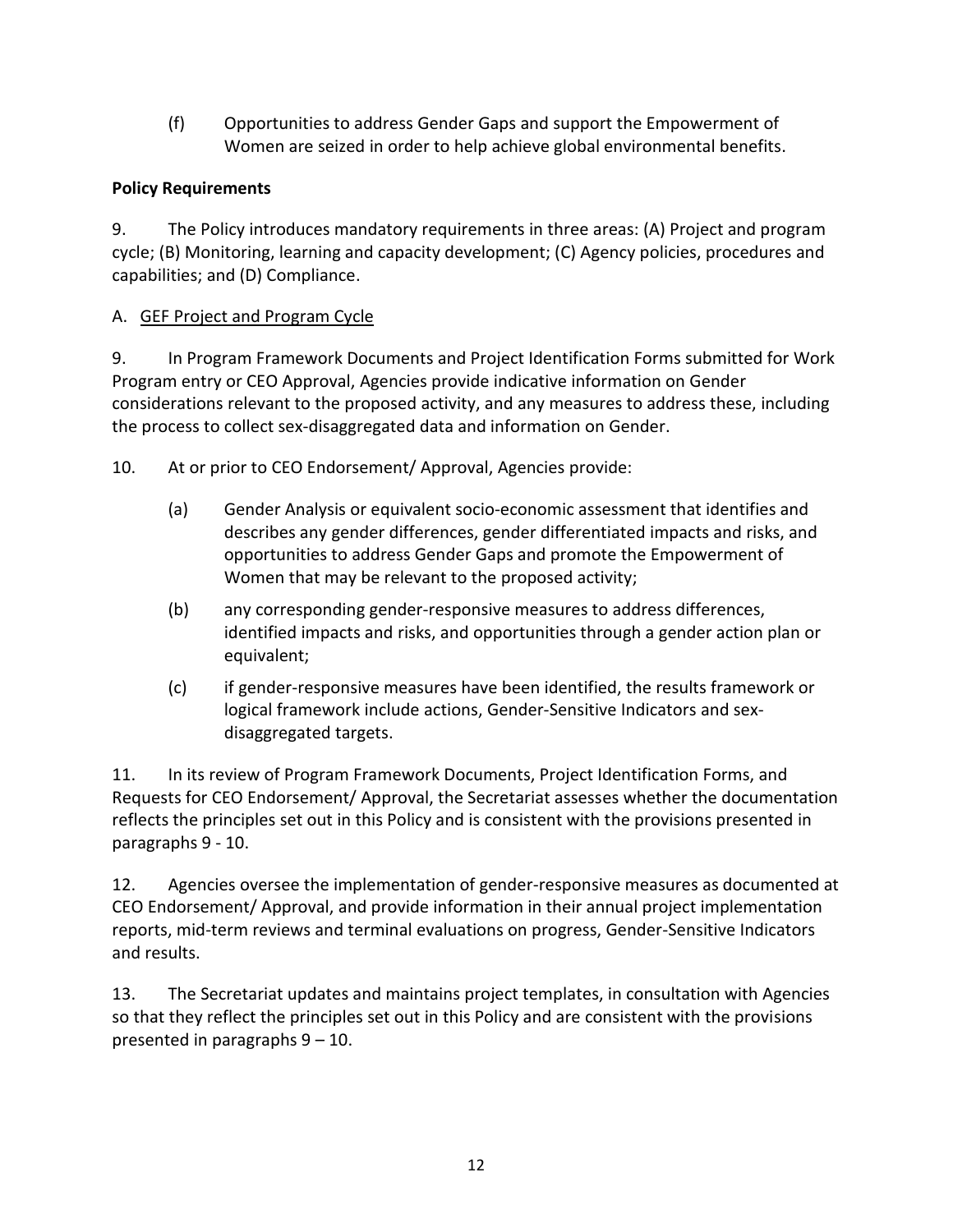# B. Monitoring, learning and capacity development

14. The Secretariat tracks and reports annually to the Council, and, as required, to the MEAs which the GEF serves on portfolio-level progress, sex-disaggregated data, gender information and results.

15. The Secretariat develops and disseminates guidelines and action plans, within six months following the adoption of this Policy, in consultation with Agencies and other relevant stakeholders and expert organizations, to support the effective and coherent implementation of this Policy.

16. The Secretariat and Agencies generate and share knowledge on good practice, methodologies and lessons learned on promoting Gender Equality and the Empowerment of Women related to the GEF's areas of work, with a view to inform programming in furtherance of this Policy.

17. The Secretariat and Agencies leverage national, regional and global outreach events and activities to raise awareness and support capacity development on gender mainstreaming related to the GEF's areas of work.

18. The Secretariat mainstreams gender in other GEF-financed activities, such as national and regional outreach activities executed by the Secretariat, and in the development of GEF policies, guidelines, strategies and communication and knowledge products.

#### C. Agency policies, procedures and capabilities

19. Agencies demonstrate that they have in place the necessary policies, procedures and capabilities required to ensure that:

- (a) Gender Analyses, socio-economic assessments or the equivalent are applied to inform Gender-responsive design, implementation, monitoring and evaluation, including budgeting and staffing, of Agency activities;
- (b) Activities implemented by the Agency do not exacerbate existing gender-related inequalities and, where relevant, address Gender Gaps;
- (c) Activities implemented by the Agency strive to provide equal opportunities for women and men to benefit;
- (d) Women and men are provided equal opportunities in terms of participation and decision-making throughout the identification, design, implementation, monitoring and evaluation of activities implemented by the Agency;
- (e) Collection of sex disaggregated data and information on gender, and the use of Gender-Sensitive Indicators, sex-disaggregated targets and results, as relevant, are regularly incorporated in monitoring, evaluation and reporting of Agency activities.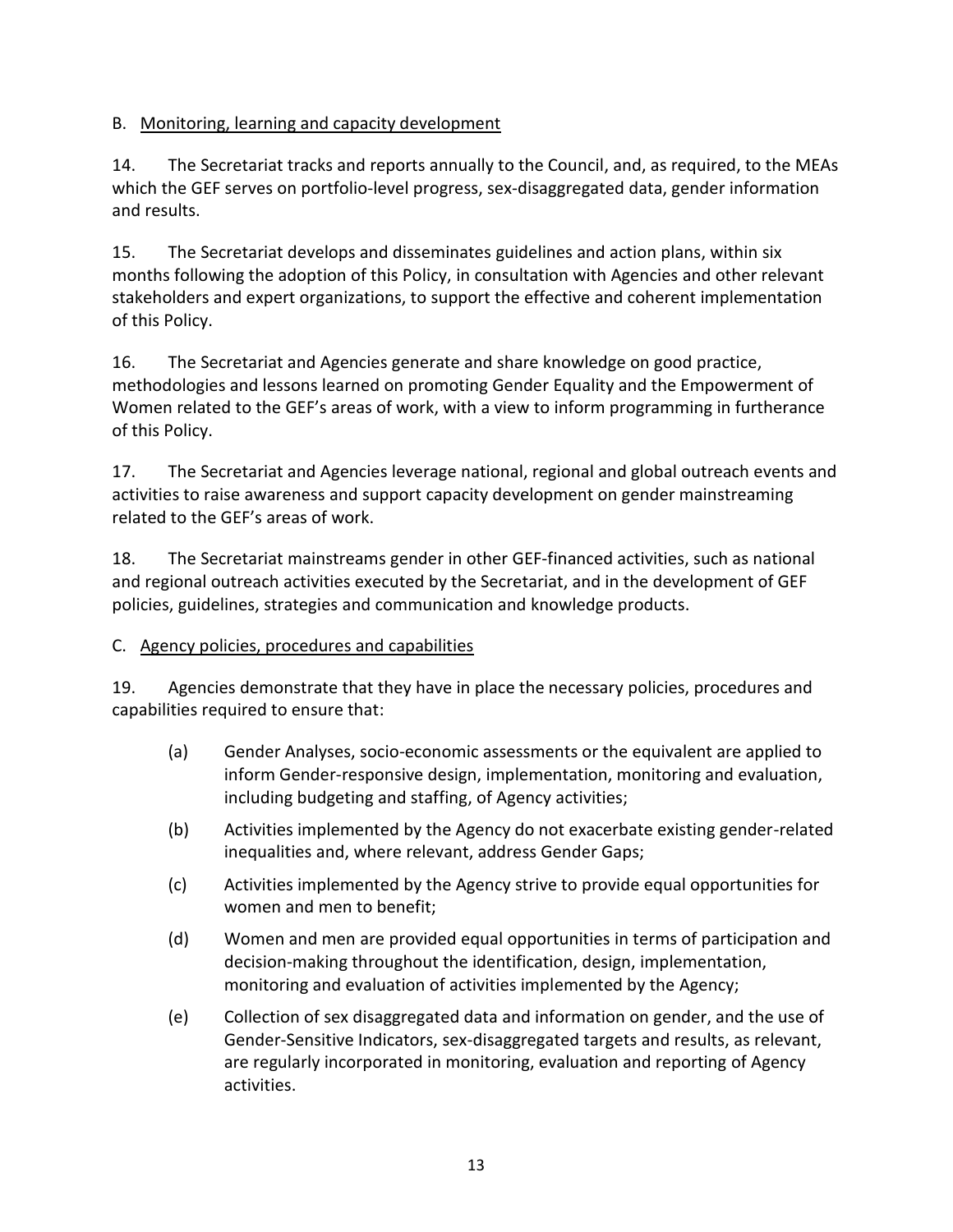# D. Compliance

20. The Secretariat facilitates an assessment of Agencies' compliance with the requirements set out in Paragraph 19, for Council review and decision within 18 months of the date of effectiveness of this Policy.

21. If an Agency does not meet the requirements set out in Paragraph 19, the Agency, in consultation with the Secretariat, develops a concrete, time-bound action plan to achieve compliance. The Secretariat, on behalf of the Agency, submits the action plan for review and approval by the Council. Unless the Council decides otherwise, the Agency may continue to seek GEF financing while it implements the time-bound action plan.

22. Once an Agency has been found to meet the requirements set out in Paragraph 19, the Agency and the Secretariat carry out periodic reporting and monitoring of compliance using the modalities set out in the *Policy on Monitoring Agencies' Compliance<sup>30</sup>* .

# **Effectiveness**

23. The Policy will come into effect on July 1, 2018 and will remain in effect until amended or superseded by the Council. The Policy applies to all new GEF-Financed Activities submitted on or after the date of effectiveness. For GEF-Financed Activities under implementation, the Policy applies to all annual project implementation reports as well as mid-term reviews and terminal evaluations submitted after one year of the date of effectiveness.

# **Review of the Policy**

24. The Council decides on the review and revision of this Policy.

# **References and Related Documents**

# *GEF Policies*

- *Agency Minimum Standards on Environmental and Social Safeguards* (OP/PL/03)
- *Minimum Fiduciary Standards for GEF Partner Agencies* (GA/PL/02)
- *Monitoring Agencies' Compliance* (SD/PL/04)
- *Monitoring and Evaluation Policy*
- *Project and Program Cycle* (OP/PL/01)
- Policy on Stakeholder Engagement (forthcoming)
- Policy on Access to Information (forthcoming)

# *Guidelines*

• *Application of Environmental and Social Safeguard Standards* (SD/GN/03)

 $\overline{a}$ <sup>30</sup> SD/PL/04

[<sup>\(</sup>http://www.thegef.org/sites/default/files/documents/Monitoring\\_Agency\\_Compliance\\_Policy\\_SDPL04.pdf\)](http://www.thegef.org/sites/default/files/documents/Monitoring_Agency_Compliance_Policy_SDPL04.pdf)